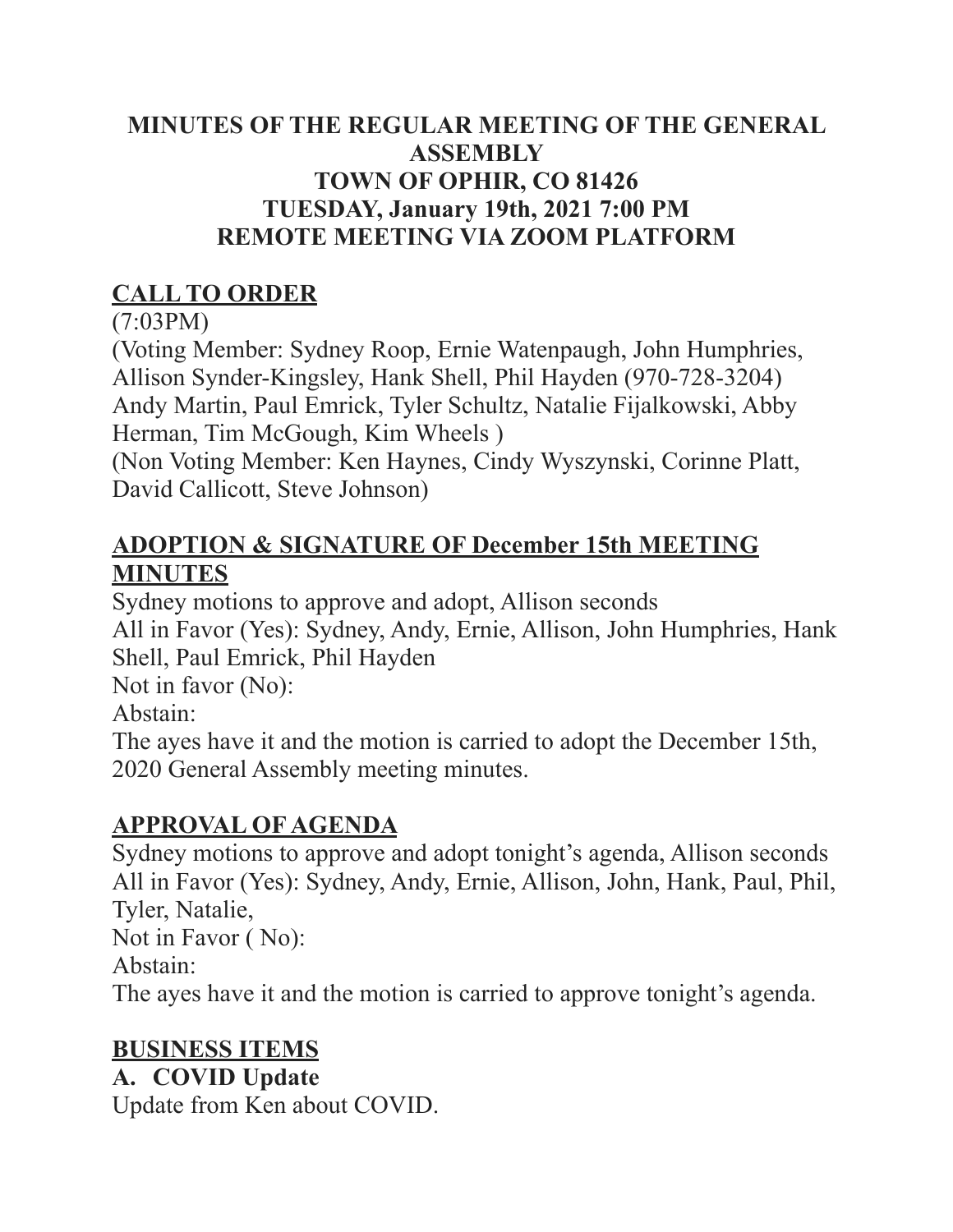#### **B. Consideration of Approval of Resolution 2021-2, Adopting the 2021 Master Plan**

Corinne motions to adopt the Master Plan as rewritten for the 2021 Master Plan, Allison seconds.

All in Favor (Yes): Sydney, Andy, Ernie, Allison, John, Hank, Phil, Natalie, Tyler, Abby

Not in Favor ( No):

Abstain: Paul

The yes's have it and the motion is carried by the The General Assembly adopting the 2021 Master Plan and Resolution 2021-2.

**C. Second and Final Reading, Approval and Adoption of Ordinance 2021-1, Amending 2017-1 in part to Allow Redaction of Voter Identification Information from Election Ballots in the Event of a Public Record Request for Paper Ballots that have been cast, Designating the Town Clerk as the Designated Election Official for All Non-Coordinated Municipal Elections, Providing that Nominations for Elections of Town Officers shall be made at the General Assembly Meeting in the month of December preceding the annual January Election, Allowing the Town Clerk to cancel an Election as to any office that is uncontested, and during the Period of Time which a State Disaster Emergency Due to Pandemic is Declared: 1) Provisionally Providing for a Delay of the annual Election; and allowing the Town Clerk to count, canvas, and tally the ballots cast prior to the completion of the election with the assistance of a monitor designated by the Mayor, and to Certify the Election Results to the General Assembly after 7:00PM on the day of the Election** 

Corinne motions to pass the second and final reading of Ordinance 2021-1, Sydney seconds. All in Favor (Yes): Sydney, Andy Martin, Ernie, Allison, John, Hank, Paul, Phil, Natalie, Tyler, Abby, Kim Not in Favor (No):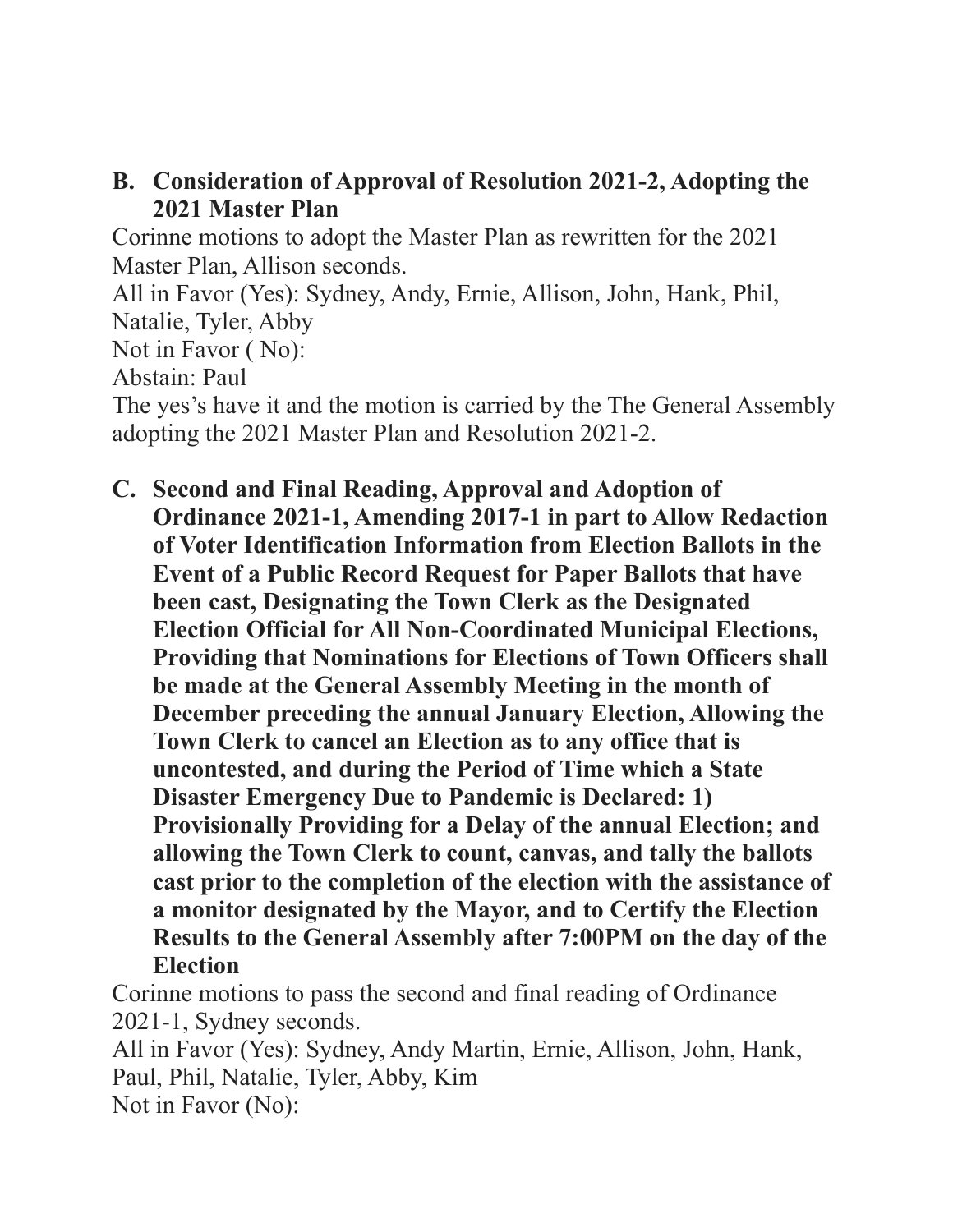Abstain:

The yes's have it and the motion to pass the second and final reading is carried, Ordinance 2021-1 is approved and adopted by the General Assembly.

# **D. Elections of Town Staff and Officers taking the Oath of Office. Corinne Platt for Mayor, Paul Emrick for Mayor Pro Tem,**

**Sydney Roop for Clerk, Cindy Wyszynski for Treasurer**  There are no further nominations for these offices at the January General Assembly Meeting. Sydney Roop, Town Clerk, cancels the 2021 Staff Election seeing there are no contested offices as Ordinance 2021-1 allows in Section 4 and 5.

Corinne Platt assumes the office of Mayor and takes the Oath of Office, Paul Emrick assumes the office of Mayor Pro Tem and takes the Oath of Office, Sydney Roop assumes the office Clerk and takes the Oath of Office, Cindy Wyszynski assumes the office Treasurer and takes the Oath of Office. All of these terms are for one year.

#### **E. Planning and Zoning Appointments. Mark Rikkers for Full time, Allison Snyder Kingsley for Full Time, Ernie Watenpaugh for Alternate Seat**

Sydney motions to appoint Mark Rikkers and Allison Snyder-Kingsley for full time planning and zoning seats, and Ernie Watenpaugh for an Alternate seat, Valerie seconds.

All in Favor (Yes): Sydney, Andy, Ernie, Allison, John, Hank, Paul, Phil, Natalie, Tyler, Abby, Kim, Val, Tim.

Not in Favor (No):

Abstain:

The yes's have it and the motion is carried to appoint Mark Rikkers, Allison Snyder-Kingsley to full time seats to the Planning and Zoning Commission and Ernie Watenpaugh for an Alternate Seat to the Planning and Zoning Commission all for terms ending in January 2022.

# F. **Consideration of Approval of Resolution 2021-3, Amending the 2020 Budget**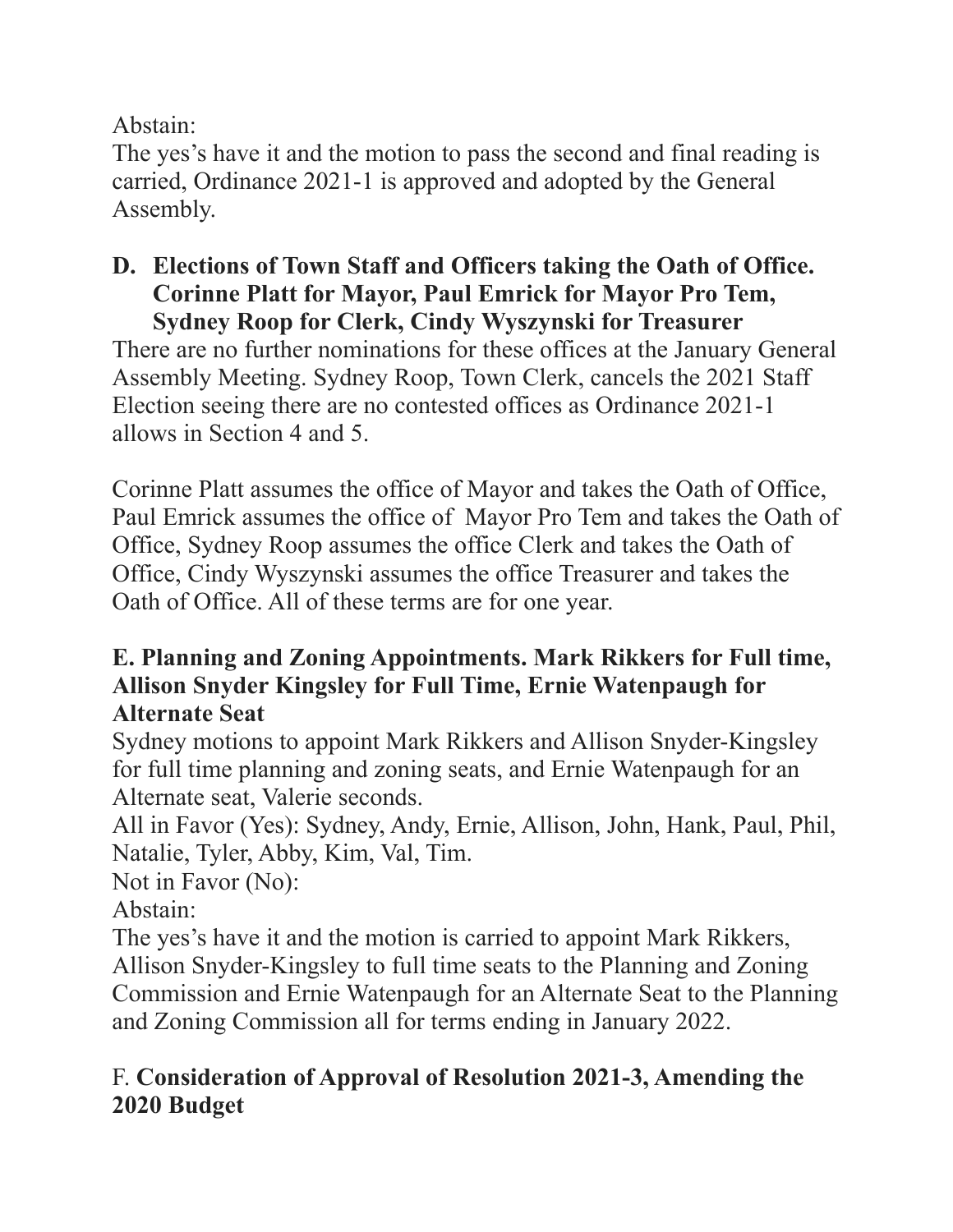Sydney motions to approve Resolution 2021-3 Amending the 2020 Budget, Corinne seconds All in Favor (Yes): Sydney, Andy, Ernie, Allison, John, Hank, Paul, Phil, Natalie, Tyler, Abby, Kim, Tim Not in Favor ( No): Abstain: Val

The yes's have it and the motion is carried by the General Assembly to approve Resolution 2021-3.

#### **G. Consideration of Approval of Resolution 2021-1, Summarizing Expenditures and revenues for Each Fund, Adopting a Budget for the Town of Ophir, Colorado for the Calendar Year Beginning the First Day of January 2021, and Ending on the Last Day of December 2021**

Sydney motions to approve Resolution 2021-1, Allison seconds. All in Favor (Yes): Sydney, Andy, Ernie, Allison, John, Hank, Paul, Phil, Natalie, Tyler, Abby, Kim, Val, Tim Not in Favor ( No): Abstain:

The yes's have it and the motion is carried by the General Assembly to approve Resolution 2021-1

#### **H. Second and Final Reading, Approval and Adoption of Ordinance 2021-3, Allocating Funds to Match Southwest Water Conservation District Grant for Werner Spring Infiltration System Replacement**  Sydney motions to approve and adopt Ordinance 2021-3, Corinne approves.

All in Favor (Yes): Sydney, Andy, Tyler, Natalie, Allison, Ernie, John, Val, Paul, Phil, Hank, Abby, Tim, Kim Not in Favor ( No): Abstain: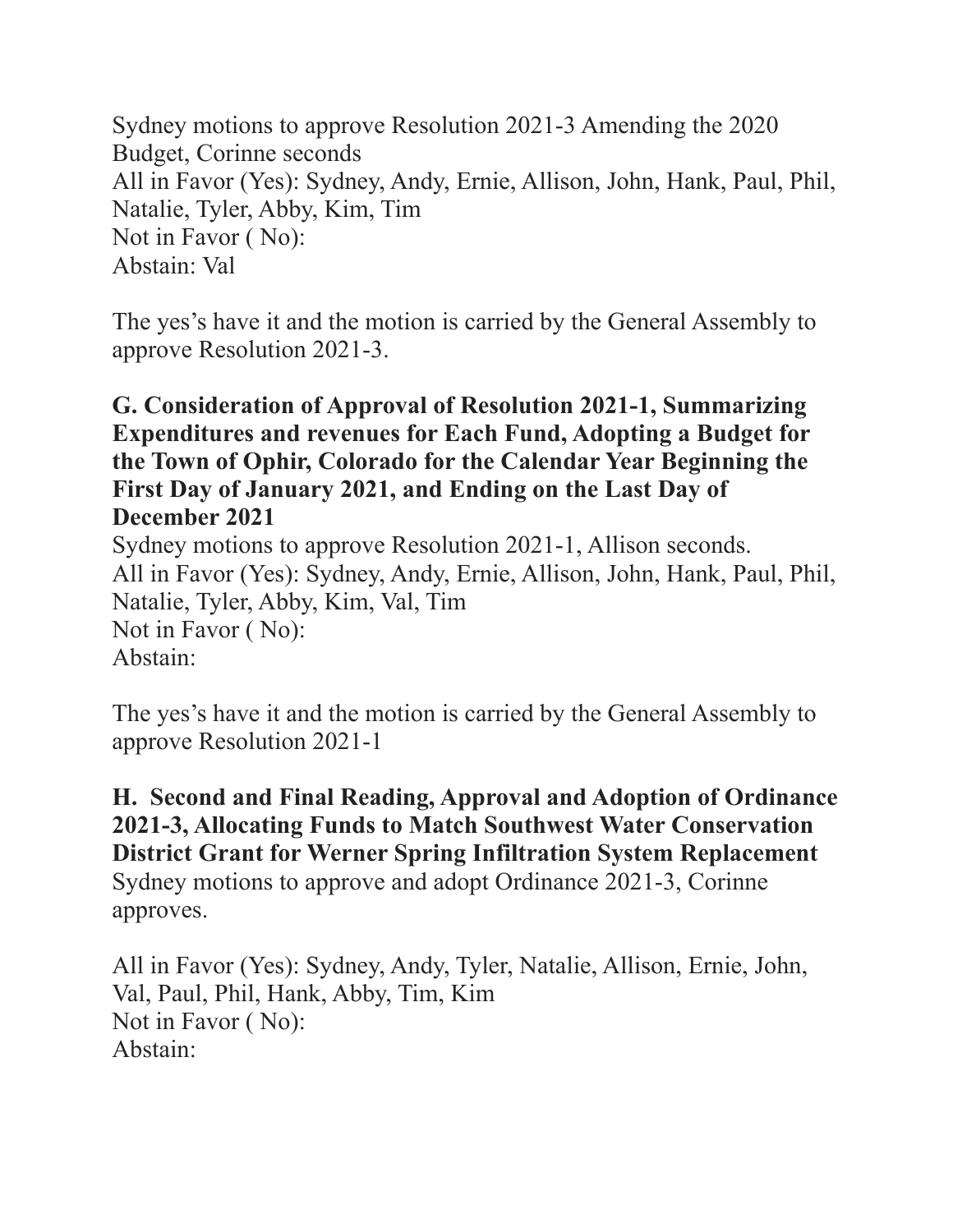The yes's have it and the motion is carried by the General Assembly to approve and adopt Ordinance 2021-3.

Additionally, there is an administrative commitment from town staff to have the re-vegetation plan reviewed by the Ophir Environmental Commission and others before the digging begins of the area disturbed by the excavation caused by the Werner Spring Infiltration System replacement.

**I. Introduction and First Reading Ordinance 2021-4, Approving an Agreement with Bee Happy Lands for 2021 Organic Integrated Weed Management for Town Own Property** 

Valerie motions to approve 2021- 4 first reading, John Humphries seconds.

All in Favor (Yes): Sydney, Andy, Tyler, Natalie, Allison, Ernie, John, Val, Phil, Paul, Hank, Abby, Tim, Not in Favor ( No): Abstain:

The yes's have it and the motion is carried by the General Assembly to refer Ordinance 2021-4 to a second reading for final approval and adoption.

#### J. **Speeding Management Discussion**

Discussion amongst the General Assembly as to how best to mitigate and enforce speeding in Ophir.

Tyler makes a motion to address town staff to draft an Ordinance to lower the speed limit to 10MPH in residential areas in East and West Ophir where the houses are located. Val seconds.

Yay: Sydney, Andy, Ernie, Allison, Kim, John, Val, Phil, Paul, Tim, Abbey, Tyler, Natalie

Nay:

Abstain: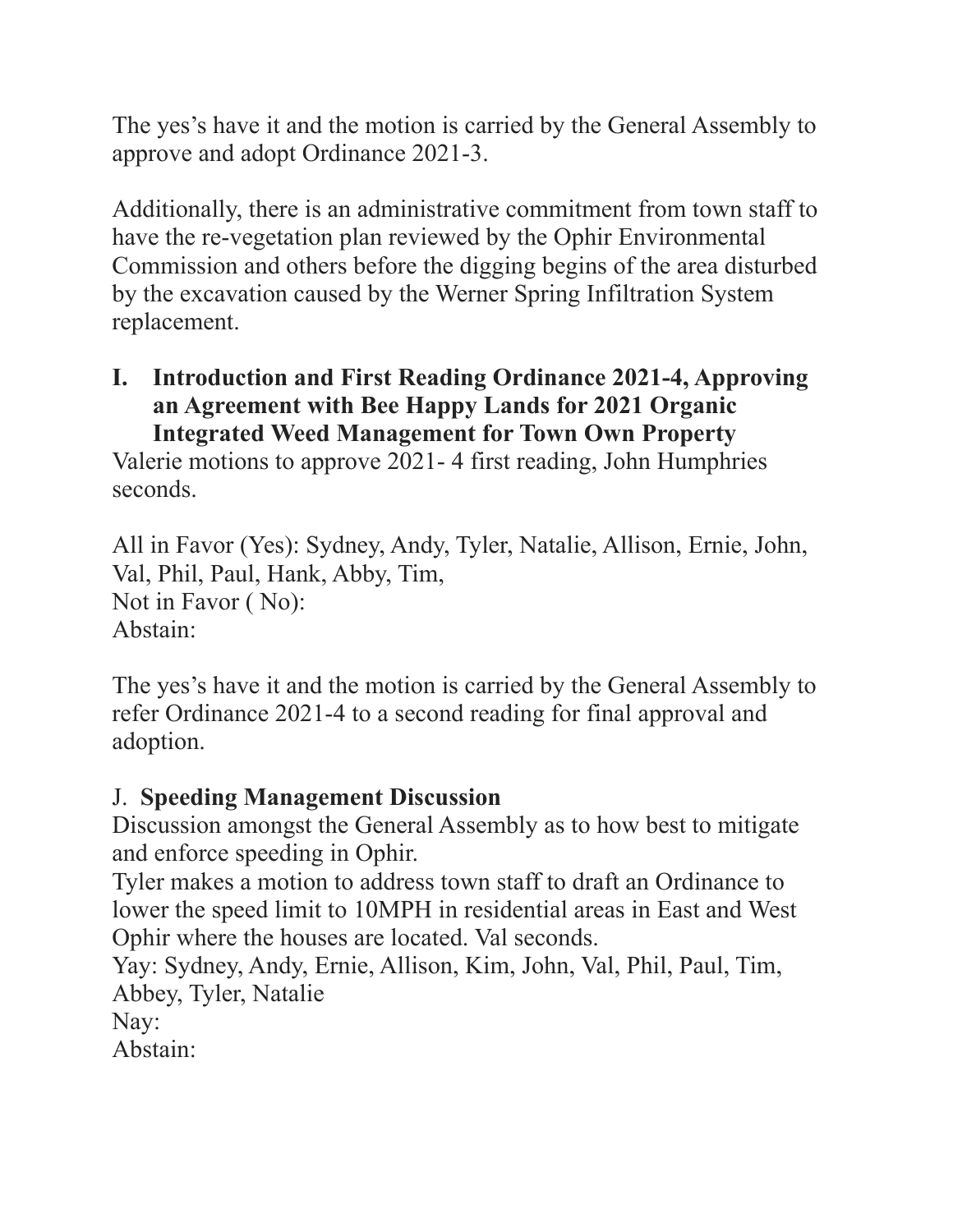The yes's have it and the motion is carried by the General Assembly for town staff to draft an Ordinance to lower the speed limit to 10MPH in residential areas.

### K. **Continued 2% Sales Tax Discussion and Long term Budget Discussion**

Discussion amongst the General Assembly regarding the 2% sales tax Ordinance that was approved in 1996. The 2% sales tax would apply to online sales in the Town of Ophir. This item was discussed at the December 15th, 2020 Regular GA Meeting. The options for this Ordinance are to 1) Repeal the Ordinance at the November 2nd, General Election. 2) Accept the Tax. 3) Modify and Update the Ordinance as the General Assembly would like. The General Assembly likes the idea and believes the "RETT well" will eventually run dry. The General Assembly wants to see more information on what, how, and who this will effect in Town. The Ordinance also includes annual sales tax vendor fees, sales tax license fee, business permits. "In order to do business in the Town of Ophir, you need to have a license." The General Assembly agrees that the prices for the licenses are low. An idea is to model the prices after Telluride and Mountain Village.

# **5. STAFF REPORTS**

Town Manager (Ken Haynes): Ken goes over how 2020 RETT funds were spent.

Town Mayor (Corinne Platt): No report.

Town Clerk( Sydney Roop): Ophir Self Reliance Committee meeting this Thursday.

Treasurer (Cindy Wyszynski): N/A

Ophir Environmental Chairperson ( Monica Carey): N/A

Planning and Zoning Chairperson ( Allison Snyder-Kingsley): P&Z is working on greenhouse amendments, moderate avalanche zoning, ways to deal with enforcement, land use code revisions and Ken is transitioning out of the Building Inspector role.